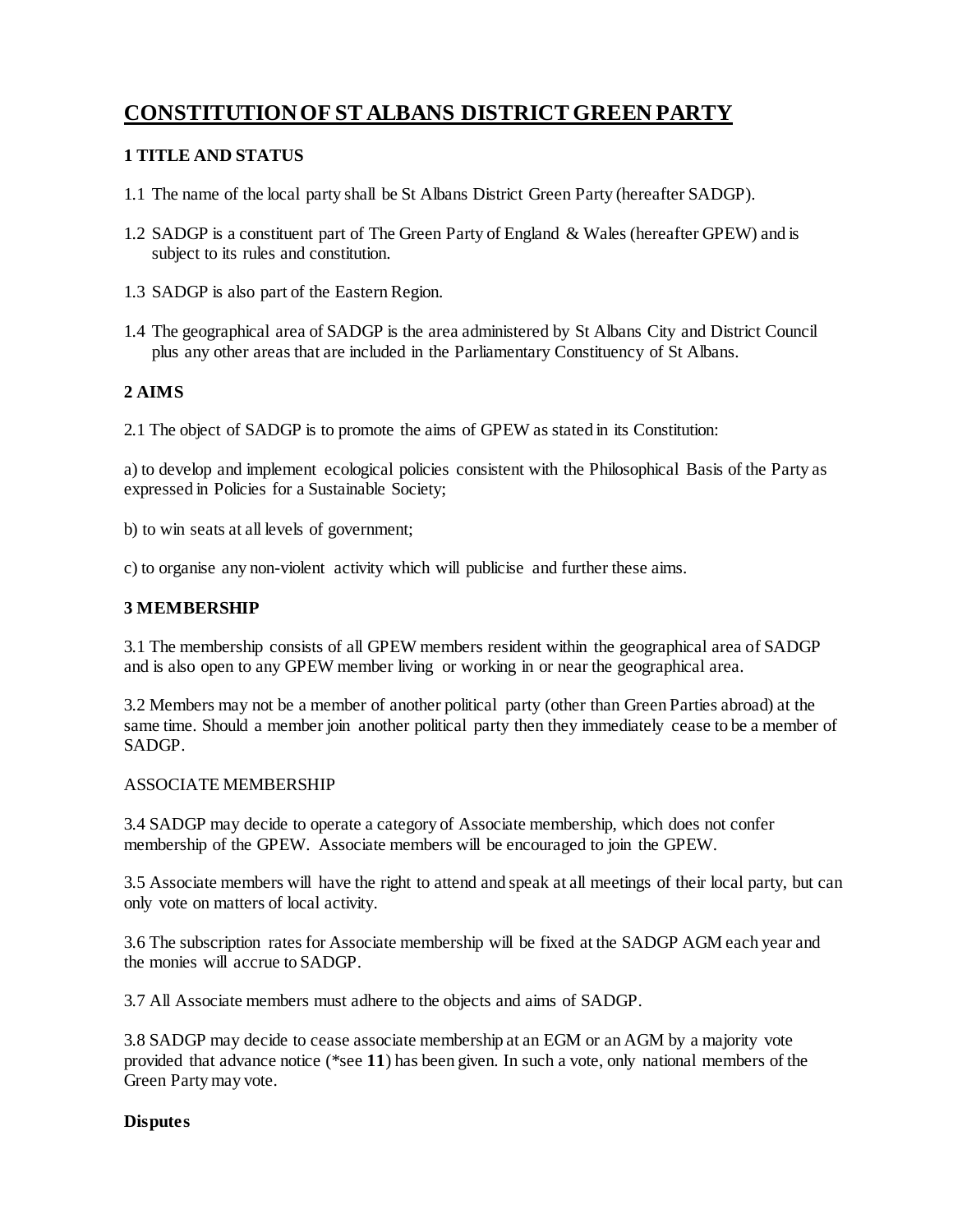3.9 SADGP will seek to resolve any disputes between members through discussion and conciliation. The Dispute Resolution Committee may be consulted and involved if considered appropriate. However, SADGP has the right and responsibility to take disciplinary action (including suspension or expulsion from SADGP) against any local member who has acted against the aims and agreed policies of the group or brought it into disrepute. Such decisions can only be made at a properly constituted, in quorum monthly meeting where advance notice (\* see **11**) of the matter has been given. The national disciplinary procedures shall be used for national members.

### **4 OFFICE-HOLDERS OF ST ALBANS DISTRICT GP**

4.1 SADGP shall elect office-holders at the AGM. These shall include a Chair, a Local Party Contact, a Treasurer, and an Election Agent. Office-holders may be elected as job-shares.

4.2 Nominations shall be proposed and seconded, and won by a simple majority vote. Any member can ask for a secret ballot.

4.3 The AGM has the discretion not to fill posts if no suitable nominations are forthcoming or to propose the merging of posts or the creation of other posts with the agreement of a simple majority.

4.4 Should any officer-holder, fail to attend three consecutive monthly meetings without good reason or apology, SADGP may co-opt another person to act in their place.

4.5 In the event of a vacancy any office-holder may be co-opted at the next monthly meeting.

4.6 Office-holders may be de-selected at the AGM or an EGM.

#### **5 MEETINGS AND DECISION-MAKING**

5.1 The business of SADGP shall be decided and managed by monthly meetings open to all members. Non-members can attend if members agree.

5.2 Motions should be proposed and seconded, and will be carried by a simple majority vote of members present.

5.3 Those unable to attend may make their views known to the meeting, either in writing or through representation by another member, but only those in attendance will be entitled to vote.

5.4 The monthly business meeting will be deemed to be in quorum if there are three or more paid up members in attendance, and this must include at least one office-holder.

5.5 Attendance and business conducted at meetings shall be recorded in minutes to be approved by the next meeting.

5.6 A draft agenda should be circulated to members at least one week in advance of each meeting, together with the minutes of the previous meeting. Anyone can suggest additional items for the agenda in advance of or at the start of the meeting.

5.7 In the event of a decision needing to be made before a monthly meeting, or being merely administrative, a decision may be made by general agreement of office-holders of SADGP. This decision must be reported to the next monthly meeting.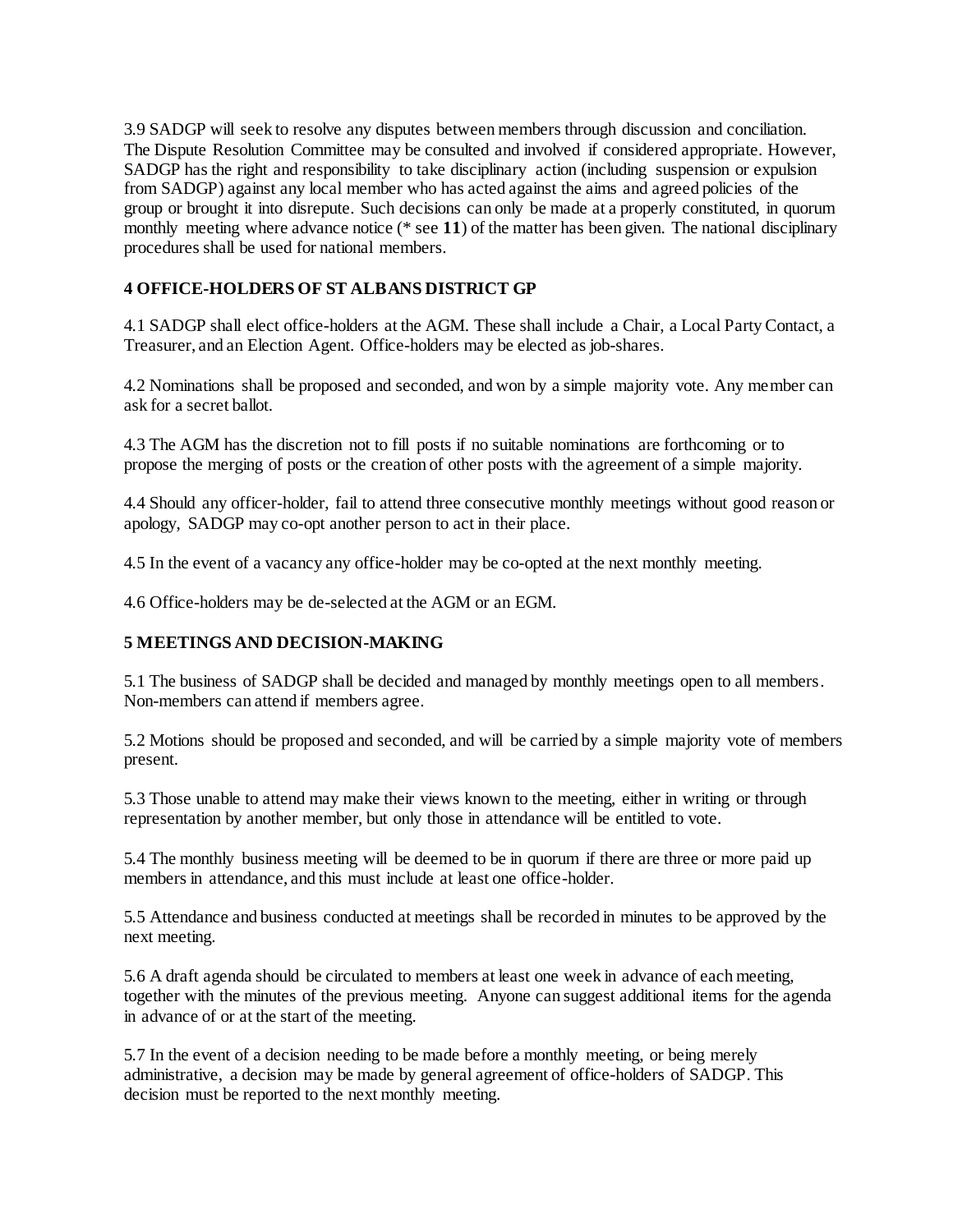5.8 Working groups may be set up to discuss and work on specific issues. Any decision shall be ratified by the monthly meeting. All members can attend these groups.

6 ANNUAL GENERAL MEETING (AGM)

6.1 An AGM shall be held for the purposes of:

- (a) Reviewing the minutes of the previous year's AGM and matters arising from it
- (b) Reports from each of the office-holders of the party
- (c) Presentation of the year's accounts by the Treasurer
- (c) Election of office-holders
- (d) Agreeing the cheque signatories
- (e) Setting the membership fee for local membership (where applicable)
- (f) Reviewing strategy and setting goals for the following year and beyond (not mandatory)
- (g) Any other business on the agenda (to be determined in the same way as for a monthly meeting)

6.2 The Chair shall be taken by the existing chairperson or, if the chairperson is absent, by another member agreed by members at the AGM.

6.3 All members of SADGP who are present have one vote each, and resolutions must have the support of a simple majority.

6.4 Notice of the AGM shall be given at least one month prior to the meeting and any motions for consideration should be submitted in writing to the Chair at least two weeks prior to the meeting.

6.5 The Agenda will be circulated in advance at least one week prior to the meeting.

6.6 The Chair has the right to rule on the admissibility of any emergency motions put forward.

6.7 The quorum of an AGM shall be 4 or 25% of members of SADGP, whichever is the smaller, and this must include at least one office-holder.

6.8 An Extraordinary General Meeting (EGM) on a particular agenda may be called on the request of the monthly meeting or at least 4 or 25% of members of SADGP, whichever is the smaller, members of SADGP. The same general rules apply to EGM's as to AGM's.

#### **7 FINANCE**

7.1 The Treasurer shall collect or arrange the collection of all money due to SADGP and shall receive all donations to SADGP and shall be the custodian thereof.

7.2 The Treasurer will arrange payment of any bills incurred by SADGP, and will notify the group if it is in danger of becoming overdrawn.

7.3 All monies drawn from SADGP's bank account shall be signed for by two authorised persons, to be agreed at the AGM, except in the case of electronic or phone banking, where the Treasurer will seek prior approval of at least one other signatory.

7.4 Wherever possible, funds will be held by a banking organisation with a policy of ethical investment acceptable to the membership.

7.5 Members or sub groups of SADGP may only incur expenditure on behalf of SADGP provided prior approval is obtained from a monthly meeting or the Treasurer or the Election Agent if appropriate.